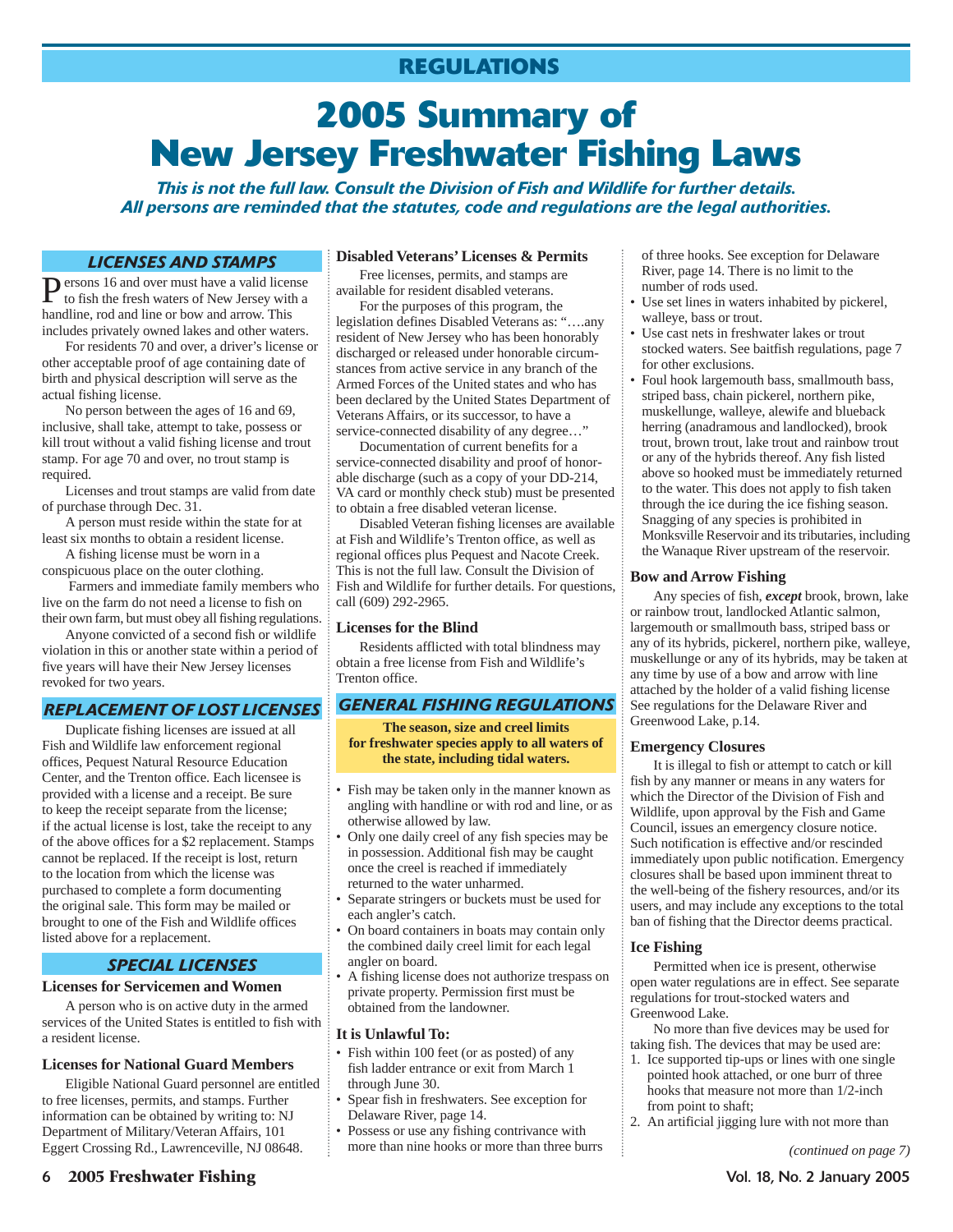# **2005 Summary of New Jersey Freshwater Fishing Laws**

*(continued from page 6)*

one burr of three hooks that measure not more than 1/2-inch from point to point;

- 3. An artificial jigging lure with not more than three single hooks measuring not more than 1/2 inch from point to shaft;
- 4. An artificial jigging lure with a combination of the hook limitations described in 2 and 3 above.

Expressly prohibited are any devices with automatic hook setting capability. Natural bait may be used on the hooks of the artificial jigging lures. All devices that are not hand-held must bear the name and address of the user and cannot be left unattended.

Carp and suckers may be taken with net under the ice. Suckers may be taken through the ice by means of hooks, no more than 3, directly attached to a rigid handle between December 1 and March 1.

### **Pollution, Draining Waters and Dams**

It is unlawful to pollute waters of the state, directly or indirectly. It is illegal to draw down waters or place screens in water without permission of Fish and Wildlife. It is illegal to construct a dam in any water which is a runway for migratory fish, without installing a fish ladder or other contrivance that permits fish to pass over the dam

## **2005 BAITFISH REGULATIONS**

This is not the full law. Consult the Division of Fish and Wildlife for further details. All persons are reminded that the statutes (Title 23), code and regulations are the legal authorities. †**Red** text in regulations indicates a change for this year. See separate regulations for Delaware River (p. 14). For marine waters, see Marine Issue of *NJ Fish & Wildlife Digest.*

The following are defined as baitfish by New Jersey Statute: alewife (anadromous and land-locked forms), blueback herring, golden shiner, banded killifish, mummichog, spotfin killifish, rainwater killifish, American brook lamprey, fathead minnow, bluntnose minnow, stonecat, tadpole madtom, margined madtom, all shiners, daces, minnows, chubs and the American eel. †**In the Delaware River between New Jersey and Pennsylvania, alewife and blueback herring (anadromous and land-locked forms) are regulated as food fish with a one-day possession limit of 35 in aggregate. (See separate regulations for Boundary Waters, p. 14)**

| Open Year Round<br><b>Exception: season closed</b><br>March 24 thru June 15 on trout stocked<br>waters and special regulation trout areas | statewide (freshwaters) | No minimum size<br>except 6" for Am. eel | 35 per day,<br>species combined |
|-------------------------------------------------------------------------------------------------------------------------------------------|-------------------------|------------------------------------------|---------------------------------|

**Notes:** Any person with a valid fishing license (or those under 16 and those 70 years or older) may take baitfish in freshwaters. Possession limit is one day's limit, regardless of the intent to use these fish. Baitfish may be taken from the freshwaters of the state in numbers greater than 35 per day, in lakes over 250 acres, under a special permit issued by Fish and Wildlife at its discretion. Contact (908) 236-2118 for application information.

| <b>Means of Take (gear)</b> | <b>Gear Description</b>                                                                                                                                                                                                                                                                                                              |
|-----------------------------|--------------------------------------------------------------------------------------------------------------------------------------------------------------------------------------------------------------------------------------------------------------------------------------------------------------------------------------|
| Seine                       | Not over 50 feet long in ponds & lakes over 100 acres; in all other waters not over 30<br>feet in length, or half the width of the stream at point of use, whichever is less.<br><b>Exception:</b> In trout-stocked waters and special regulation trout areas a seine may not<br>be more than 10 feet in length and 4 feet in depth. |
| Minnow trap                 | Not larger than 24" in length with a funnel mouth no greater than 2" in diameter.                                                                                                                                                                                                                                                    |
| Umbrella net                | No greater than 3.5 feet square.                                                                                                                                                                                                                                                                                                     |
| Dip net                     | Not more than 24" in diameter; may be used only for alewife or blueback herring.                                                                                                                                                                                                                                                     |
| Cast net                    | No greater than 8 feet in diameter; may be used only in streams that are not<br>trout-stocked or special regulation trout areas (may not be used in lakes).                                                                                                                                                                          |
| Hook and line               | Maximum of 9 single hooks or 3 hooks with 3 burrs per contrivance on all waters<br>except the Delaware River where only 3 single hooks are permitted.                                                                                                                                                                                |

### **2005 TURTLE AND FROG REGULATIONS**

| Snapping turtle                                                                                                | January 1 thru April 30 and<br>June 16 thru December 31 | statewide | No min. size | 3 per day              |  |  |
|----------------------------------------------------------------------------------------------------------------|---------------------------------------------------------|-----------|--------------|------------------------|--|--|
| Bull frog and<br>green frog                                                                                    | January 1 thru March 31 and<br>July 1 thru December 31  | statewide | No min. size | 15 per day<br>combined |  |  |
| <b>Means of Take</b>                                                                                           |                                                         |           |              |                        |  |  |
| Any person with a valid fishing license or those entitled to fish without a license may take snapping turtles, |                                                         |           |              |                        |  |  |

bull frogs, and green frogs by means of spears, hooks, dip nets not more than 24" in diameter, traps or by hand. Snapping turtles may not be taken with a gun or bow and arrow. Snapping turtles, bull frogs, and green frogs may be taken from in numbers greater than the daily limit under a special permit issued by Fish & Wildlife at its discretion. Contact (609) 292-9450 for application information.

in either direction. Report pollution or other offenses to 877-WARNDEP or the Operation Game Thief Line (800) 222-0456.

### **Revocation**

Anyone convicted of a second violoation of fish or wildlife laws in this or another state within a period of five years will have their New Jersey licenses revoked for two years.

### **Sale of Fish**

It is illegal to sell any freshwater fish species except under commercial permits as prescribed in the Fish and Game Code. It is illegal to sell striped bass. Artificially propagated trout, if properly tagged, may be sold for food purposes.

### **Stocking Fish**

A permit is required to stock fish or fish eggs into any water which has an inlet or outlet. It is ILLEGAL to stock carp or koi into any such waters at any time. An application may be obtained by contacting the Lebanon Field Office at (908) 236-2118.

### **Striped Bass**

Striped bass may be taken only by angling with a hook and line. See chart on page 13. It is illegal to possess any striped bass, or parts of a striped bass from which the head and/or tail has been removed (other than while in preparation or being served as food), which is less than the legal minimum size.

### **Tagging Fish**

No person may tag or mark and release a fish without first obtaining a special permit issued by Fish and Wildlife. Fish stocking permits will be accepted as an alternative to this permit. Contact the Lebanon Field Office at (908) 236-2118 for application information.

### **Waste of Fish**

Fish of any species which are purposely killed become part of the angler's daily bag limit and must be removed from the waters from which they were taken, then either used or otherwise disposed of properly.

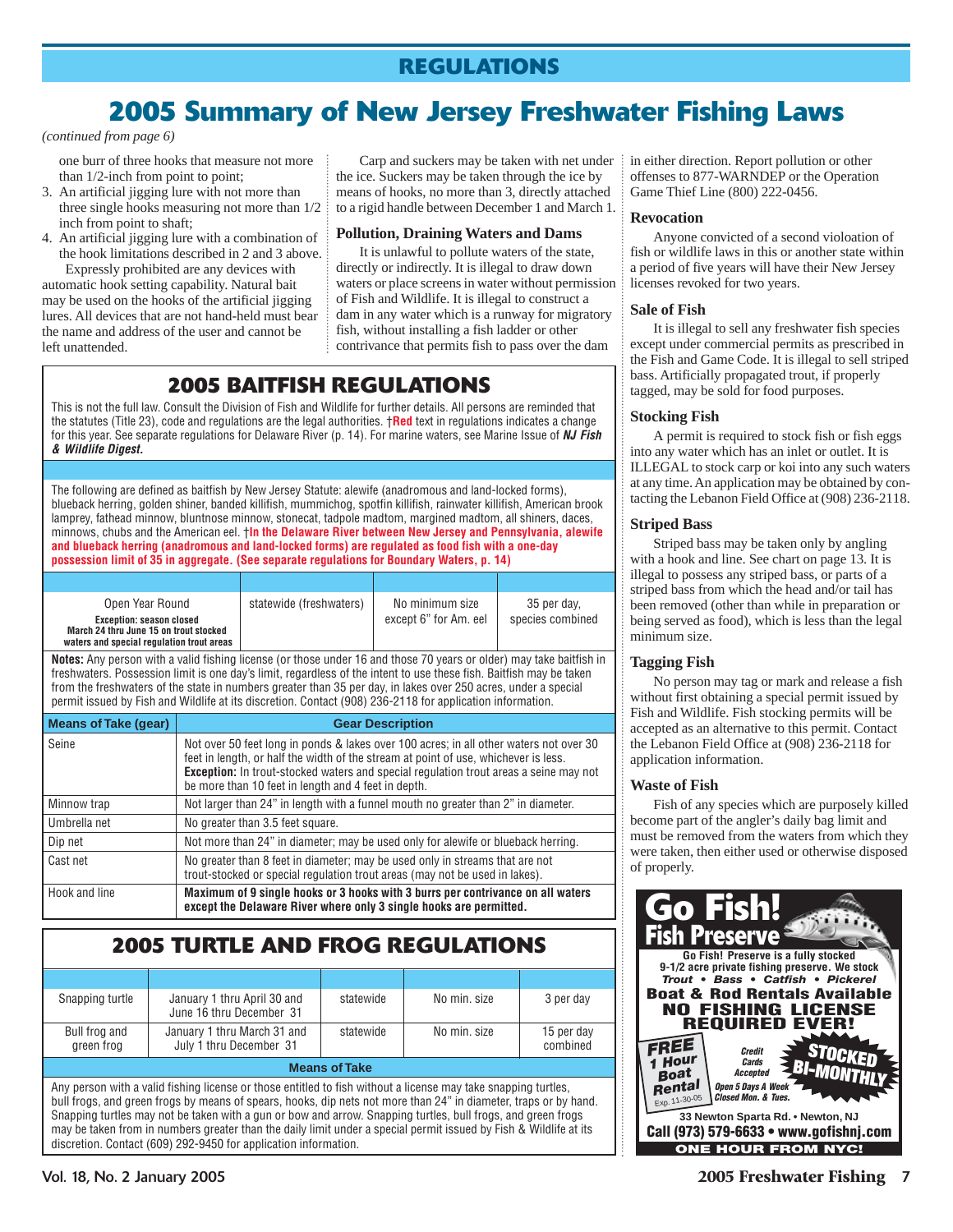# **Trout Fishing Regulations—2005**

|                                                                                                                                                                                                                                                                                                                                                                                      |                                                                                                                                                                                                                                                                                                                                                                                                                                                                                                                                                                                                                                         |                       |                                                                                                                                                                                                                                      |                                                                                                                                                                                                                                                                                                                                                                                                                                                                                                                                                                                                                                                                                                                                                                                                                                                                          | <b>GENERAL TROUT REGULATIONS (FOR BROOK, BROWN &amp; RAINBOW TROUT AND HYBRIDS THEREOF)</b>                                                                                                                                                                                                                                                                                                       |  |
|--------------------------------------------------------------------------------------------------------------------------------------------------------------------------------------------------------------------------------------------------------------------------------------------------------------------------------------------------------------------------------------|-----------------------------------------------------------------------------------------------------------------------------------------------------------------------------------------------------------------------------------------------------------------------------------------------------------------------------------------------------------------------------------------------------------------------------------------------------------------------------------------------------------------------------------------------------------------------------------------------------------------------------------------|-----------------------|--------------------------------------------------------------------------------------------------------------------------------------------------------------------------------------------------------------------------------------|--------------------------------------------------------------------------------------------------------------------------------------------------------------------------------------------------------------------------------------------------------------------------------------------------------------------------------------------------------------------------------------------------------------------------------------------------------------------------------------------------------------------------------------------------------------------------------------------------------------------------------------------------------------------------------------------------------------------------------------------------------------------------------------------------------------------------------------------------------------------------|---------------------------------------------------------------------------------------------------------------------------------------------------------------------------------------------------------------------------------------------------------------------------------------------------------------------------------------------------------------------------------------------------|--|
| <b>SEASON</b>                                                                                                                                                                                                                                                                                                                                                                        |                                                                                                                                                                                                                                                                                                                                                                                                                                                                                                                                                                                                                                         |                       | MIN. SIZE   DAILY LIMIT                                                                                                                                                                                                              |                                                                                                                                                                                                                                                                                                                                                                                                                                                                                                                                                                                                                                                                                                                                                                                                                                                                          | <b>EXCEPTIONS</b>                                                                                                                                                                                                                                                                                                                                                                                 |  |
| January 1-March 20                                                                                                                                                                                                                                                                                                                                                                   |                                                                                                                                                                                                                                                                                                                                                                                                                                                                                                                                                                                                                                         | 7 inches              | 4                                                                                                                                                                                                                                    |                                                                                                                                                                                                                                                                                                                                                                                                                                                                                                                                                                                                                                                                                                                                                                                                                                                                          | 1) Waters with in-season stocking closures are closed to fishing 5 a.m. to 5 p.m. on days listed for                                                                                                                                                                                                                                                                                              |  |
| March 21 to April 9 at 8 a.m.                                                                                                                                                                                                                                                                                                                                                        |                                                                                                                                                                                                                                                                                                                                                                                                                                                                                                                                                                                                                                         |                       | Fishing prohibited on all<br>waters listed for stocking                                                                                                                                                                              | stocking (see listing below).<br>2) Special regulation areas (wild trout streams, year round & seasonal trout conservation areas, trophy<br>& holdover trout lakes).<br>3) Lake Hopatcong, Prospertown Lake, Manasquan Res., Farrington Lake, Pompton Lake, Lake                                                                                                                                                                                                                                                                                                                                                                                                                                                                                                                                                                                                         |                                                                                                                                                                                                                                                                                                                                                                                                   |  |
| April 9 at 8 a.m.-May 31                                                                                                                                                                                                                                                                                                                                                             |                                                                                                                                                                                                                                                                                                                                                                                                                                                                                                                                                                                                                                         | 7 inches              | 6                                                                                                                                                                                                                                    |                                                                                                                                                                                                                                                                                                                                                                                                                                                                                                                                                                                                                                                                                                                                                                                                                                                                          | Shenandoah and Spruce Run Res.-fishing is permitted during the period March 21 to April 9 at                                                                                                                                                                                                                                                                                                      |  |
| June 1-December 31                                                                                                                                                                                                                                                                                                                                                                   |                                                                                                                                                                                                                                                                                                                                                                                                                                                                                                                                                                                                                                         | 7 inches              | 4                                                                                                                                                                                                                                    |                                                                                                                                                                                                                                                                                                                                                                                                                                                                                                                                                                                                                                                                                                                                                                                                                                                                          | 8 a.m. All trout caught during this period must immediately be released.<br>4) Greenwood Lake & Delaware River-see separate regulations for Boundary Waters, p. 14.                                                                                                                                                                                                                               |  |
| <b>LAKE TROUT REGULATIONS</b>                                                                                                                                                                                                                                                                                                                                                        |                                                                                                                                                                                                                                                                                                                                                                                                                                                                                                                                                                                                                                         |                       |                                                                                                                                                                                                                                      |                                                                                                                                                                                                                                                                                                                                                                                                                                                                                                                                                                                                                                                                                                                                                                                                                                                                          |                                                                                                                                                                                                                                                                                                                                                                                                   |  |
| <b>SEASON</b>                                                                                                                                                                                                                                                                                                                                                                        |                                                                                                                                                                                                                                                                                                                                                                                                                                                                                                                                                                                                                                         | <b>MIN. SIZE</b>      | <b>DAILY LIMIT</b>                                                                                                                                                                                                                   |                                                                                                                                                                                                                                                                                                                                                                                                                                                                                                                                                                                                                                                                                                                                                                                                                                                                          | <b>EXCEPTIONS</b>                                                                                                                                                                                                                                                                                                                                                                                 |  |
| Jan. 1-Dec. 31                                                                                                                                                                                                                                                                                                                                                                       |                                                                                                                                                                                                                                                                                                                                                                                                                                                                                                                                                                                                                                         | 15 inches             | $\overline{2}$                                                                                                                                                                                                                       |                                                                                                                                                                                                                                                                                                                                                                                                                                                                                                                                                                                                                                                                                                                                                                                                                                                                          | Trophy Trout Lakes-Round Valley Reservoir, Merrill Creek Reservoir                                                                                                                                                                                                                                                                                                                                |  |
| <b>TROUT STOCKED WATERS</b>                                                                                                                                                                                                                                                                                                                                                          |                                                                                                                                                                                                                                                                                                                                                                                                                                                                                                                                                                                                                                         |                       |                                                                                                                                                                                                                                      |                                                                                                                                                                                                                                                                                                                                                                                                                                                                                                                                                                                                                                                                                                                                                                                                                                                                          |                                                                                                                                                                                                                                                                                                                                                                                                   |  |
| stocking season.                                                                                                                                                                                                                                                                                                                                                                     |                                                                                                                                                                                                                                                                                                                                                                                                                                                                                                                                                                                                                                         |                       |                                                                                                                                                                                                                                      |                                                                                                                                                                                                                                                                                                                                                                                                                                                                                                                                                                                                                                                                                                                                                                                                                                                                          | Consult pages 10 and 11 for a complete list of trout stocked waters that are open on the day of stocking from 8 a.m., April 9, 2005 and through the spring                                                                                                                                                                                                                                        |  |
| There are no closures for fall stocking.                                                                                                                                                                                                                                                                                                                                             |                                                                                                                                                                                                                                                                                                                                                                                                                                                                                                                                                                                                                                         |                       |                                                                                                                                                                                                                                      |                                                                                                                                                                                                                                                                                                                                                                                                                                                                                                                                                                                                                                                                                                                                                                                                                                                                          | <b>TROUT STOCKED WATERS CLOSED ON IN-SEASON SPRING STOCKING DATES</b><br>Waters listed below are closed to fishing 5 a.m. to 5 p.m. on dates listed for stocking, including all tributaries, for a distance of 100 ft. from the main channel.                                                                                                                                                     |  |
|                                                                                                                                                                                                                                                                                                                                                                                      |                                                                                                                                                                                                                                                                                                                                                                                                                                                                                                                                                                                                                                         |                       |                                                                                                                                                                                                                                      |                                                                                                                                                                                                                                                                                                                                                                                                                                                                                                                                                                                                                                                                                                                                                                                                                                                                          |                                                                                                                                                                                                                                                                                                                                                                                                   |  |
| <b>MONDAYS</b><br>April 11, 18, 25<br>May 2, 9, 16, 23                                                                                                                                                                                                                                                                                                                               | Manasquan River - Rt. 9 bridge downstream to Bennetts bridge, Manasquan WMA<br>Metedeconk River, N/Br. - Aldrich Rd. bridge to Ridge Ave.<br>Metedeconk River, S/Br. - Bennetts Mill dam to twin wooden foot bridge, opposite Lake Park Blvd. on South Lake Drive, Lakewood<br>Rockaway River - Longwood Lake dam (Jefferson Twp) to Jersey City Reservoir in Boonton<br>Toms River - Rt. 528, Holmansville, to confluence with Maple Root Branch, and Rt. 70 bridge to Rt. 571 bridge (Exception: The section regulated<br>as a year-round trout conservation area; see below.)<br>Wallkill River - Lake Mohawk dam to Rt. 23, Hamburg |                       |                                                                                                                                                                                                                                      |                                                                                                                                                                                                                                                                                                                                                                                                                                                                                                                                                                                                                                                                                                                                                                                                                                                                          |                                                                                                                                                                                                                                                                                                                                                                                                   |  |
| <b>TUESDAYS</b><br>April 12, 19, 26<br>May 3, 10, 17, 24                                                                                                                                                                                                                                                                                                                             | Pohatcong Creek - Rt. 31 to Delaware River<br>Raritan River, S/Br. - Budd Lake dam to junction with N/Br. Raritan River (Exception: The sections regulated as Year-Round Trout Conservation areas;<br>see below)                                                                                                                                                                                                                                                                                                                                                                                                                        |                       |                                                                                                                                                                                                                                      |                                                                                                                                                                                                                                                                                                                                                                                                                                                                                                                                                                                                                                                                                                                                                                                                                                                                          |                                                                                                                                                                                                                                                                                                                                                                                                   |  |
| <b>WEDNESDAYS</b><br>April 13, 20, 27<br>May 4, 11, 18, 25                                                                                                                                                                                                                                                                                                                           | Raritan River, N/Br. - Peapack Rd. bridge in Far Hills to junction with S/Br. Raritan River                                                                                                                                                                                                                                                                                                                                                                                                                                                                                                                                             |                       |                                                                                                                                                                                                                                      |                                                                                                                                                                                                                                                                                                                                                                                                                                                                                                                                                                                                                                                                                                                                                                                                                                                                          |                                                                                                                                                                                                                                                                                                                                                                                                   |  |
| <b>THURSDAYS</b><br>April 14, 21, 28<br>May 5, 12, 19, 26                                                                                                                                                                                                                                                                                                                            |                                                                                                                                                                                                                                                                                                                                                                                                                                                                                                                                                                                                                                         |                       |                                                                                                                                                                                                                                      | Ramapo River - State line to Pompton Lake (including Potash Lake)                                                                                                                                                                                                                                                                                                                                                                                                                                                                                                                                                                                                                                                                                                                                                                                                        | Black River - Rt. 206, Chester to the posted Black River Fish & Game Club property at the lower end of Hacklebarney State Park<br>Paulinskill River, and E/Br. and W/Br. - Limecrest RR spur bridge on E/Br., Sparta Twp., and Warbasse Jct. Rd. (Rt. 663) on W./Br, Lafayette Twp., to<br>Columbia Lake (Exception: The section of the E/Br. regulated as a year round Trout Conservation Area.) |  |
| <b>FRIDAYS</b><br>April 15, 22, 29<br>May 6, 13, 20, 27                                                                                                                                                                                                                                                                                                                              |                                                                                                                                                                                                                                                                                                                                                                                                                                                                                                                                                                                                                                         |                       | Pequest River - source downstream to Delaware River                                                                                                                                                                                  |                                                                                                                                                                                                                                                                                                                                                                                                                                                                                                                                                                                                                                                                                                                                                                                                                                                                          | Big Flat Brook - 100 ft. above Steam Mill bridge on Crigger Rd. in Stokes State Forest to Delaware River<br>Musconetcong River - Lake Hopatcong dam to Delaware River including all mainstream impoundments except for Lake Musconetcong<br>Wanaque River - Greenwood Lake dam to junction with Pequannock River, excluding Wanaque Reservoir, Monksville Reservoir and Lake Inez                 |  |
| <b>WILD TROUT STREAMS</b>                                                                                                                                                                                                                                                                                                                                                            |                                                                                                                                                                                                                                                                                                                                                                                                                                                                                                                                                                                                                                         |                       |                                                                                                                                                                                                                                      |                                                                                                                                                                                                                                                                                                                                                                                                                                                                                                                                                                                                                                                                                                                                                                                                                                                                          |                                                                                                                                                                                                                                                                                                                                                                                                   |  |
| <b>SEASON</b>                                                                                                                                                                                                                                                                                                                                                                        |                                                                                                                                                                                                                                                                                                                                                                                                                                                                                                                                                                                                                                         |                       | MIN. SIZE   DAILY LIMIT                                                                                                                                                                                                              |                                                                                                                                                                                                                                                                                                                                                                                                                                                                                                                                                                                                                                                                                                                                                                                                                                                                          | <b>RESTRICTIONS (in effect year round)</b>                                                                                                                                                                                                                                                                                                                                                        |  |
| April 9 at 8 a.m.—Sept. 15                                                                                                                                                                                                                                                                                                                                                           |                                                                                                                                                                                                                                                                                                                                                                                                                                                                                                                                                                                                                                         | 7 inches<br>(see # 3) | 2                                                                                                                                                                                                                                    |                                                                                                                                                                                                                                                                                                                                                                                                                                                                                                                                                                                                                                                                                                                                                                                                                                                                          | 1) Only artificial lures may be used.                                                                                                                                                                                                                                                                                                                                                             |  |
| Jan. 1 to April 9 at 8 a.m.<br>& Sept. 16-Dec. 31                                                                                                                                                                                                                                                                                                                                    |                                                                                                                                                                                                                                                                                                                                                                                                                                                                                                                                                                                                                                         |                       | Catch & Release Only                                                                                                                                                                                                                 |                                                                                                                                                                                                                                                                                                                                                                                                                                                                                                                                                                                                                                                                                                                                                                                                                                                                          | 2) Possession or use of bait (live or preserved) or any substance (natural or synthetic) that contains a<br>concentration of bait scent is prohibited.<br>3) The minimum size for brown trout in Van Campens Brook & Pequannock River is 12 inches.                                                                                                                                               |  |
| <b>Bear Creek (Southtown)</b><br>Bear Swamp Brook (Mahwah)<br><b>Black Brook (Clinton WMA)</b><br><b>Burnett Brook (Ralston)</b><br>Cold Brook (Oldwick)<br>Dark Moon Brook (Johnsonburg)<br>Dunnfield Creek (Del. Water Gap)<br><b>Flanders Brook (Flanders)</b><br>Hances Brook (Penwell)<br><b>Hickory Run (Califon)</b><br>India Brook (source to<br>Mountainside Ave., Mendham) |                                                                                                                                                                                                                                                                                                                                                                                                                                                                                                                                                                                                                                         | Mine Hill Twp.)       | Indian Grove Brook (Bernardsville)<br>Ledgewood Brook (Ledgewood)<br>Little York Brook (Little York)<br>Lomerson Brook (Pottersville)<br><b>Merrill Creek (Stewartsville)</b><br>Mill Brook (Montague)<br>Parker Brook (Stokes S.F.) | Pequannock River (Newark, Watershed,<br>Tetertown Brook (Tetertown)<br>Jackson Brook (source to Hedden Park Lake,<br>Oak Ridge Rd. bridge downstream to<br>Trout Brook (Hacklebarney S.P.)<br>railroad bridge immediately upstream<br>Turkey Brook (Mt. Olive)<br>of Charlottesburg Res.)<br>Van Campens Brook (Delaware Water<br>Rhineharts Brook (Hacklebarney S.P.)<br>Gap Nat'l Recreation Area)<br>Rocky Run (Clinton Twp.)<br>West Brook (source downstream to<br>Saddle River (state line to Lake St., Upper<br>Windbeam Club property)<br>Whippany River (source to Tingley Rd.,<br>Saddle River)<br>N/Br. Rockaway Creek (Mountainville)<br>Stephensburg Creek (Stephensburg)<br>Mendham Twp.)<br>Stony Brook (Stokes S.F.)<br>Willoughby Brook (Clinton Twp.)<br>Passaic River (source to Rt. 202, Bernardsville)<br>Stony Brook (Washington Twp., Morris Co.) |                                                                                                                                                                                                                                                                                                                                                                                                   |  |

*(continued on next page)*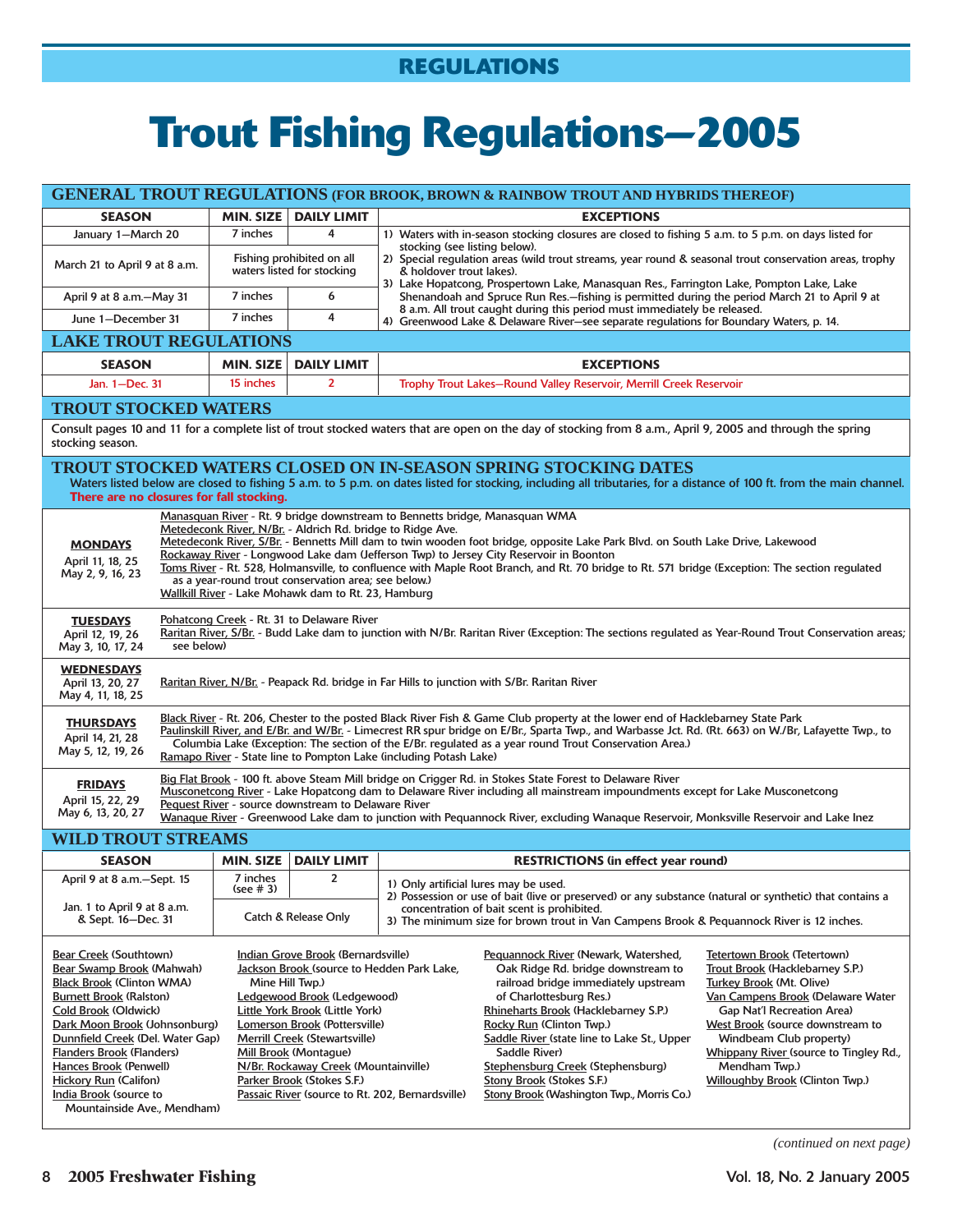# **Trout Fishing Regulations—2005**

*(continued from previous page)*

| <b>YEAR ROUND TROUT CONSERVATION AREAS</b> |                  |                      |                                                                                                                                                                 |  |  |  |
|--------------------------------------------|------------------|----------------------|-----------------------------------------------------------------------------------------------------------------------------------------------------------------|--|--|--|
| <b>SEASON</b>                              | <b>MIN. SIZE</b> | <b>DAILY LIMIT</b>   | <b>RESTRICTIONS (in effect year round)</b>                                                                                                                      |  |  |  |
| January 1-March 20                         | 15 inches        |                      | 1) Only artificial lures may be used.                                                                                                                           |  |  |  |
| March 21 to April 9 at 8 a.m.              |                  | Catch & Release Only | 2) Possession or use of bait (live or preserved) or any substance (natural or synthetic) that contains a<br>concentration of bait scent is prohibited.          |  |  |  |
| April 9 at 8 a.m.-Dec. 31                  | 15 inches        | $($ see #3)          | 3) Fishing is permitted during the in-season stocking closures which apply to the river. All trout caught<br>during these periods must be immediately released. |  |  |  |

Paulinskill River, E/Br. (Sussex County) - from the Limecrest railroad spur bridge downstream to its confluence with the W/Br. Paulinskill at Warbasse Jct. (approx. 2.25 miles) Raritan River, S/Br. (Hunterdon County) - the stretch of water known as the Ken Lockwood Gorge, a distance of approximately 2 miles Raritan River, S/Br. (Morris County) - a section of river, known locally as the Claremont Stretch, extending from the downstream end of the posted Anglers Anonymous

property downstream to its junction with Electric Brook (approx. 1.1 miles) Toms River (Ocean County) - the downstream end of Riverwood Pk. in Dover Twp, defined by markers, downstream to the Rt. 571 bridge (approx. 1 mile)

| <b>SEASONAL TROUT CONSERVATION AREAS</b>                   |                           |                      |                                                                                                                                                                               |  |  |  |  |
|------------------------------------------------------------|---------------------------|----------------------|-------------------------------------------------------------------------------------------------------------------------------------------------------------------------------|--|--|--|--|
| <b>SEASON</b>                                              | <b>MIN. SIZE</b>          | <b>DAILY LIMIT</b>   | <b>RESTRICTIONS</b>                                                                                                                                                           |  |  |  |  |
| January 1-March 20                                         | 15 inches                 |                      | 1) Only artificial lures may be used.                                                                                                                                         |  |  |  |  |
| March 21-April 8                                           |                           | Catch & Release Only | 2) Possession or use of bait (live or preserved) or any substance (natural or synthetic) that                                                                                 |  |  |  |  |
| April 9 (12:01 a.m. to 8 a.m.)                             | <b>Fishing Prohibited</b> |                      | contains a concentration of bait scent is prohibited.<br>3) Pequest River-fishing is not permitted during the first six in-season stocking closure dates.                     |  |  |  |  |
| April 9 at 8 a.m.-May 22<br>Gear restrictions do not apply | 7 inches                  |                      | (See Trout Stocked Waters with Closed In-Season Stocking dates, p. 8). Fishing<br>is permitted during the last in-season stocking closure date (May 27), but all trout caught |  |  |  |  |
| May 23-Dec. 31                                             | 15 inches                 |                      | between 5 a.m. and 5 p.m. must be immediately released.                                                                                                                       |  |  |  |  |

Pequannock River (Morris/Passaic Counties) - Rt. 23 bridge at Smoke Rise downstream to the Rt. 23 bridge at Smith Mills (approx. 1.2 miles)

Pequest River (Warren County) - from the Conrail Railroad bridge located upstream of the Pequest Trout Hatchery Access Rd. downstream to Rt. 625 (Pequest Furnace Rd.) bridge (approx. 1 mile)

Musconetcong River (Hunterdon/Warren Counties) - Penwell Road bridge downstream to the Point Mtn. Road bridge, a distance of approx. 1.2 miles

| <b>FLY FISHING AREAS</b>                                                                                |          |                         |                                                                                                                                                                                                                                                                                                                                                     |
|---------------------------------------------------------------------------------------------------------|----------|-------------------------|-----------------------------------------------------------------------------------------------------------------------------------------------------------------------------------------------------------------------------------------------------------------------------------------------------------------------------------------------------|
| <b>SEASON</b>                                                                                           |          | MIN. SIZE   DAILY LIMIT | <b>RESTRICTIONS</b>                                                                                                                                                                                                                                                                                                                                 |
| January 1-March 20                                                                                      | 7 inches | 4                       |                                                                                                                                                                                                                                                                                                                                                     |
| March 21 to April 9 at 8 a.m.                                                                           |          | Fishing not permitted   | 1) Only artificial flies are allowed, which are expressly limited to dry flies, wet flies, bucktails,<br>nymphs and streamers. Expressly prohibited are metal, plastic, or wooden lures, plugs,                                                                                                                                                     |
| April 9 at 8 a.m. to<br>April 18 at 5 a.m.<br>Gear restrictions do not apply<br>except on Blewett Tract | 7 inches | 6                       | spinners, and flies with spinners attached or any multiple-hooked device. Spinning reels or<br>any type of angling whereby a fly is cast directly from the reel are expressly prohibited.<br>2) Possession or use of bait (live or preserved) or any substance (natural or synthetic) that<br>contains a concentration of bait scent is prohibited. |
| April 18 at 5 a.m.-May 31                                                                               | 7 inches |                         | 3) Fishing is not permitted during the in-season stocking closures. (See Trout Stocked Waters<br>with Closed In-Season Stocking dates, p. 8).                                                                                                                                                                                                       |
| June 1-December 31                                                                                      | 7 inches |                         |                                                                                                                                                                                                                                                                                                                                                     |

Big Flat Brook (Sussex County) - Rt. 206 bridge downstream to the Roy bridge on Mountain Rd., a distance of approx. 4 miles, except that portion known as the Blewett Tract

Blewett Tract (Sussex County) - a 0.5 mile portion on the Big Flat Brook clearly defined by markers, which extends from the Three Bridges Rd. to a point upstream of the jct. of the Big Flat Brook and Little Flat Brook.

### **TROPHY TROUT LAKES**

| HNOTHER HNOTHER HANDS                            |                              |                                                                                     |                                 |                          |  |  |
|--------------------------------------------------|------------------------------|-------------------------------------------------------------------------------------|---------------------------------|--------------------------|--|--|
| <b>LOCATIONS</b>                                 | <b>SPECIES</b>               | <b>SEASON</b>                                                                       | <b>MIN. SIZE</b>                | <b>DAILY LIMIT</b>       |  |  |
|                                                  | brown & rainbow trout        | January 1-December 31                                                               | 15 inches                       | $\overline{2}$           |  |  |
| <b>Merrill Creek Reservoir</b>                   | lake trout                   | January 1-September 15 and December 1-December 31                                   | 15 inches                       |                          |  |  |
|                                                  | brown & rainbow trout        | January 1-December 31                                                               | 15 inches                       | $\overline{\phantom{a}}$ |  |  |
| <b>Round Valley Reservoir</b>                    | lake trout                   | January 1-September 15 and December 1-December 31                                   | 20 inches                       |                          |  |  |
| <b>HOLDOVER TROUT LAKES</b>                      |                              |                                                                                     |                                 |                          |  |  |
| <b>LOCATIONS</b>                                 | <b>SPECIES</b>               | <b>SEASON</b>                                                                       | <b>MIN. SIZE</b>                | <b>DAILY LIMIT</b>       |  |  |
| <b>Clinton Reservoir</b><br><b>Lake Aeroflex</b> | brook, brown,                | January 1-March 20                                                                  | 7 inches                        | $\overline{2}$           |  |  |
| Lake Wawayanda<br><b>Monksville Reservoir</b>    | rainbow trout<br>and hybrids | March 21 to April 9 at 8 a.m.                                                       | <b>Catch &amp; Release Only</b> |                          |  |  |
| <b>Shepherd Lake</b>                             | thereof (see separate        | April 9 at 8 a.m.-May 31                                                            | 7 inches                        | 4                        |  |  |
| Swartswood Lake<br>White Lake (Warren Co.)       | regs. for lake trout)        | June 1-December 31                                                                  | 7 inches                        | $\overline{2}$           |  |  |
|                                                  | <b>BOUNDARY WATERS</b>       |                                                                                     |                                 |                          |  |  |
| <b>LOCATIONS</b>                                 | <b>SPECIES</b>               | <b>SEASON</b>                                                                       | <b>MIN. SIZE</b>                | <b>DAILY LIMIT</b>       |  |  |
| <b>Delaware River</b>                            | all trout species            | April 16-September 30<br>(trout caught at other times must be immediately released) | no min. size                    | 5                        |  |  |
| <b>Greenwood Lake</b>                            | all trout species            | January 1-December 31                                                               | no min. size                    | 3                        |  |  |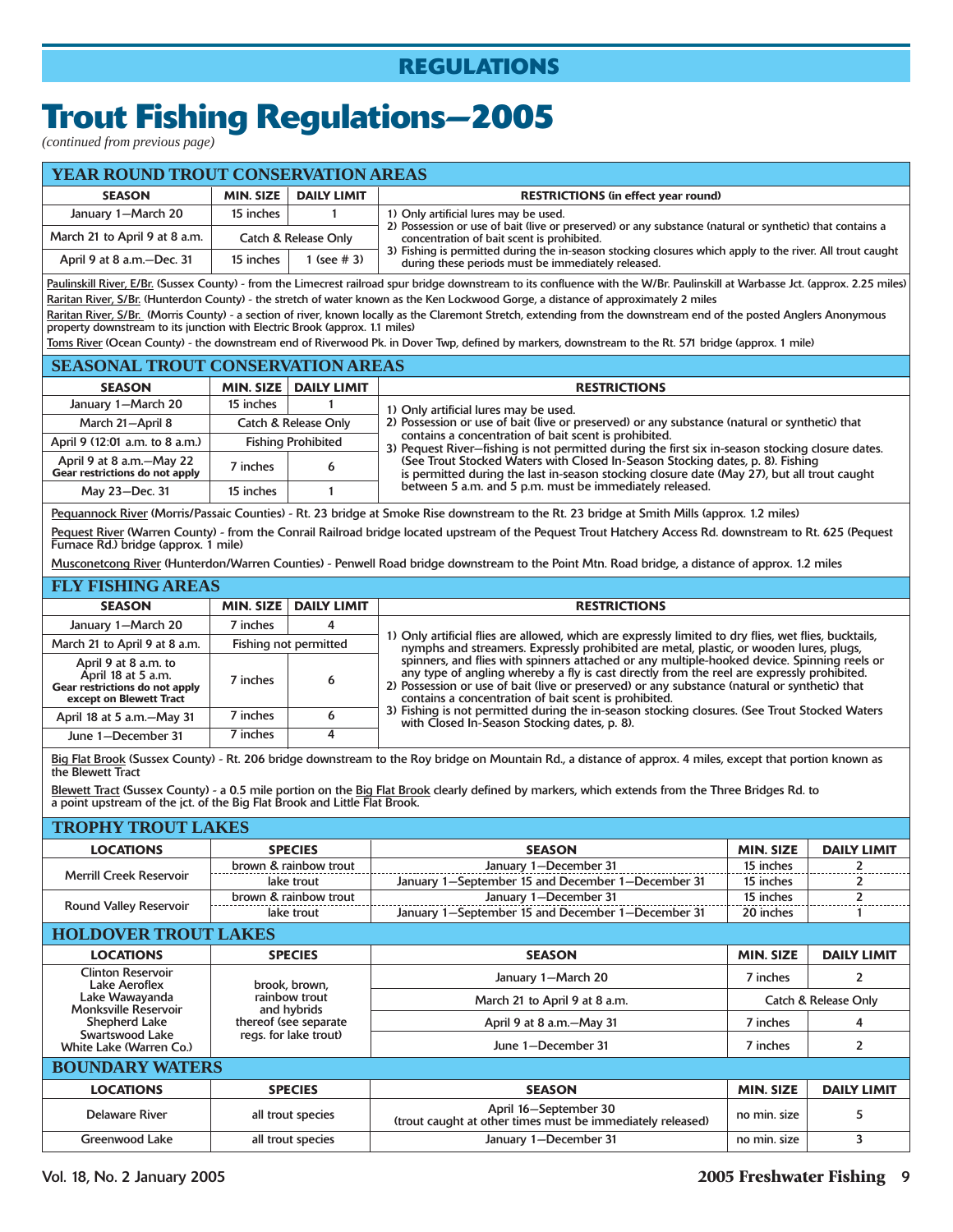# **2005 General Trout Fishing Information**

- **Opening day of trout season: April 9, 2005 at 8 am.**
- No person between the ages of 16 and 69, inclusive, shall take, attempt to take, possess or kill trout without a valid fishing license and trout stamp.
- It is illegal to fish for *any* species of fish in ponds, lakes or sections of streams which are stocked with trout, from 11:59 p.m. March 20, 2005 to 8 a.m. April 9, 2005.

**Exceptions:** Lake Hopatcong, Prospertown Lake, Manasquan Reservoir, Farrington Lake, Pompton Lake, Lake Shenandoah and Spruce Run Reservoir are open year round to fishing. However, all trout caught between 12:01 a.m. March 21 and 8 a.m. on April 9 must be released immediately. Seasonal or year round trout conservation areas

and designated holdover trout lakes are also open to fishing but are only catch-and-release for trout. Fishing is not permitted on seasonal trout conservation areas from 12:01 a.m. to 8 a.m. on April 9, 2005.

- Only one creel limit of trout may be in possession. Once the creel is reached trout may be caught if immediately returned to the water unharmed.
- Separate stringers or buckets must be used for each angler
- Containers in boats may contain only the combined daily creel limit for each legal angler on board.

Fish and Wildlife reserves the right to suspend stocking when emergency conditions prevail.

## **Trout Stocked Waters with No In-Season Closures**

The waters listed below are open during the entire Spring in-season stocking. Note: the number in parentheses indicates the anticipated number of in-season stockings (from April 9 through May 27). A zero indicates the water will only be stocked pre-season (the three week period preceding opening day). For details on what's being stocked and when, call the Trout Hotline (Spring stocking: April, May; Fall stocking: October; Winter stocking: November–January) at (609) 633-6765. This recorded message is updated weekly. Or visit our Web site at www.njfishandwildlife.com.

### **Atlantic County**

Birch Grove Park Pond—Northfield (4) Hammonton Lake—Hammonton (4)

### **Bergen County**

Hackensack River—Lake Tappan to Harriot Avenue, Harrington Park (4) Hohokus Brook—Forest Road to Whites Pond (4) Indian Lake—Little Ferry (4) Mill Pond—Park Ridge (3) Pascack Creek—Orchard Street, Hillsdale, to Lake Street, Westwood (4) Saddle River—Lake St. to Dunkerhook Rd., Fairlawn (5) Scarlet Oak Pond—Mahwah (0) Tenakill Creek—Closter, entire length (3)

### **Motor Boat Registration**

For information write: Division of Motor Vehicles PO Box 403, Trenton, NJ 08625-0403 or contact your local DMV office for a boat "NJ" number.

#### **STATE POLICE TROOP "F" MARINE LAW ENFORCEMENT STATIONS**

| North Wildwood  (609) 522-0393 |
|--------------------------------|
|                                |
| Burlington (609) 387-1221      |
|                                |
| Point Pleasant (732) 899-5050  |
|                                |
| Lake Hopatcong  (973) 663-3400 |
| Newark Bay (973) 578-8173      |
|                                |

Whites Pond—Waldwick (4)

### **Burlington County**

Crystal Lake—Willingboro (4) Laurel Pond—Mt. Laurel (3) Rancocas Creek, Southwest Br.—Medford, Mill Street Park to Branch St. Bridge (4) Sylvan Lake—Burlington (3)

### **Camden County**

Haddon Lake—Audubon (0) Oak Pond—Sicklerville (4) Rowands Pond—Clementon (4)

### **Cape May County**

Dennisville Lake—Dennisville (3) West Pond—Cape May Court House (4)

### **Cumberland County**

Bostwick Lake—Friesburg (3) Cohansey River—Dam at Seeleys Pond to powerline above Sunset Lake, Bridgeton (4) Giampietro Park Lake—Vineland (3) Mary Elmer Lake—Bridgeton (3) Maurice River—Willow Grove Lake dam to Sherman Ave, Vineland (4) Shaws Mill Pond—Newport (3)

### **Essex County**

Branch Brook Park Lake—Newark (4) Clarks Pond—Bloomfield (0) Diamond Mill Pond—Millburn (3) Verona Park Lake—Verona (4)

### **Gloucester County**

Greenwich Lake—Gibbstown (3) Grenloch Lake—Turnersville (3) Harrisonville Lake—Harrisonville (3) Iona Lake—Iona (3) Mullica Hill Pond—Mullica Hill (3) Swedesboro Lake—Swedesboro (3) Westville Lake—Westville (0)

#### **Hudson County**

West Hudson County Park Pond—Harrison (0) Woodcliff Lake—James J. Braddock Park, North Bergen (4)

#### **Hunterdon County**

Amwell Lake—East Amwell (3) Beaver Brook—Clinton Twp., entire length (2) Capoolong Creek—Pittstown, entire length (5) Delaware-Raritan Feeder Canal—Bulls Island to Hunterdon/Mercer County line (6) Hakihokake Creek—Holland Twp., entire length (2) Lockatong Creek—Kingwood Twp., entire length  $(5)$ Mulhockaway Creek—Pattenburg, source to Spruce Run Reservoir (5) Neshanic River—Kuhl Road to Hunterdon County Route 514 (2) Nishisakawick Creek—Frenchtown/Everittstown, entire length (2) Rockaway Creek—Readington Twp., entire length (4) Rockaway Creek, S. Br.—Lebanon to Whitehouse, entire length (5) Round Valley Reservoir—Clinton Twp. (3) Sidney Brook—Grandin, entire length (1) Spring Mills Brook—Spring Mills, entire length (2) Spruce Run—Glen Gardner and Lebanon Twp., entire length (5) Spruce Run Reservoir—Clinton (3) Wickecheoke Creek—Covered Bridge, Rt. 604, Sergeantsville to Delaware River (2) **Mercer County** Assunpink Creek—Assunpink Site 5 Dam upstream of Rt. 130 bridge to Carnegie Rd., Hamilton Twp. (4) Colonial Lake—Lawrence Twp. (3) Delaware-Raritan Canal—Mulberry St., Trenton to Alexander St., Princeton (4)

*(continued on page 9)*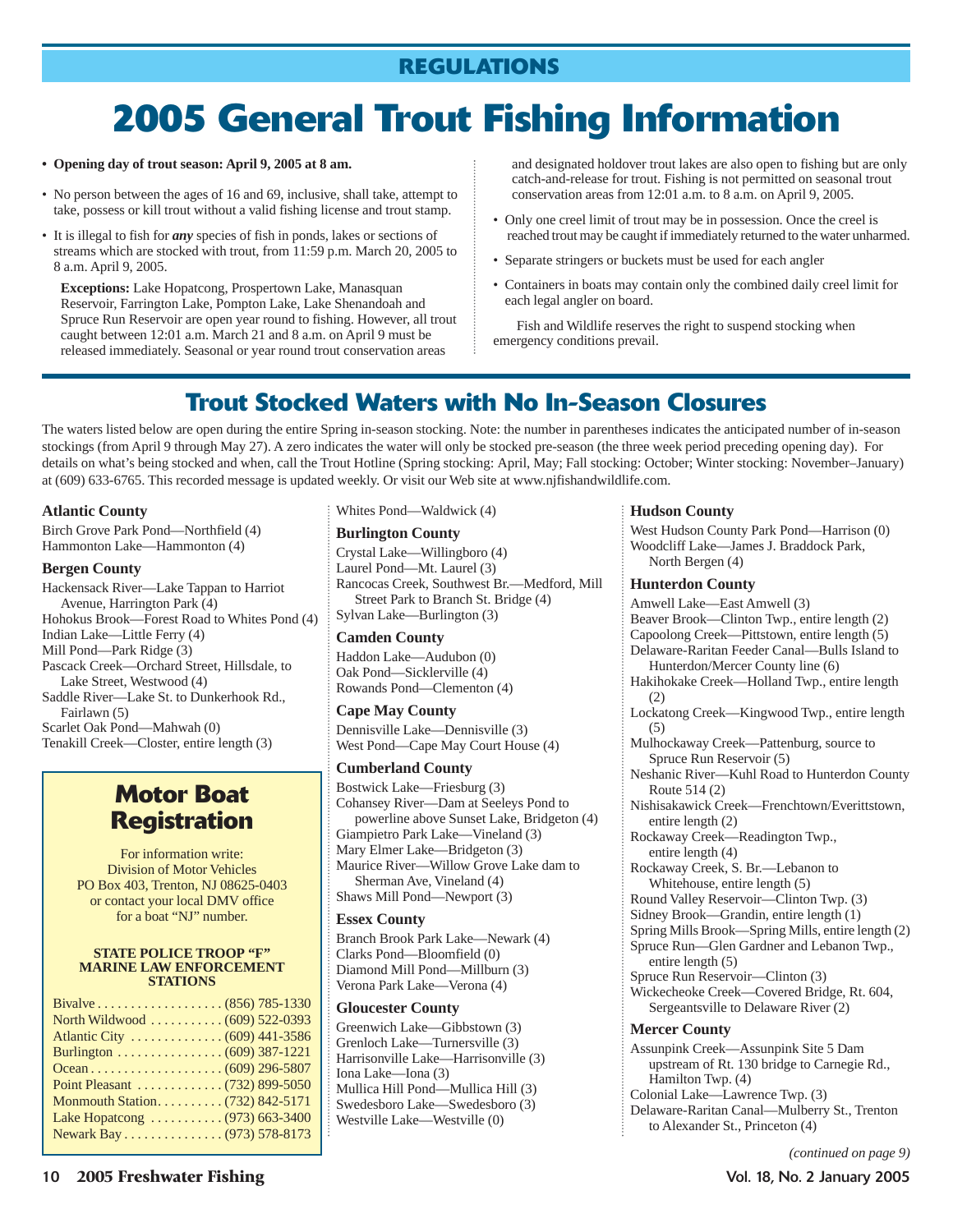Delaware-Raritan Feeder Canal— Hunterdon/Mercer County line to Upper Ferry Road bridge (6) Rosedale Lake—Rosedale (3) Stony Brook—Woodsville to Port Mercer (4)

### **Middlesex County**

Farrington Lake—North Brunswick (3) Hooks Creek Lake—Cheesequake State Park (4) Ireland Brook—Farrington Lake to point 500 ft. upstream of Riva Ave. (2) Lake Papaianni—Edison (0) Lawrence Brook—Dam at Farrington Lake to 2nd RR Bridge (Raritan Railroad) below Main St., Milltown (4) Roosevelt Park Pond—Edison Twp. (3) **Monmouth County** Englishtown Mill Pond—Englishtown (3) Garvey's Pond—Navesink (3) Hockhockson Brook—Hockhockson Road to Garden State Parkway bridge (northbound) (5) Holmdel Park Pond—Holmdel (3)

Mac's Pond—Manasquan (0)

Manasquan Reservoir—Howell Twp. (3)

*(continued from page 8)*

- Mingamahone Brook—Farmingdale, Hurley Pond Road to Manasquan River (5) Mohawk Pond—Red Bank (4) Shadow Lake—Red Bank (3)
- Shark River—Hamilton, Route 33 to Remsen Mill Road (5) Spring Lake—Spring Lake (3)

Takanassee Lake—Long Branch (4)

Topenemus Lake—Freehold (3)

Yellow Brook—Heyers Mill Road to Muhlenbrink Rd., Colts Neck Twp. (2)

### **Morris County**

Beaver Brook—Rockaway, entire length (3) Burnham Park Pond—Morristown (4) Drakes Brook—Flanders, entire length (3) Hibernia Brook—Hibernia, entire length (5) India Brook—Mountainside Ave. to Rt. 24, Ralston (5) Lake Hopatcong—Lake Hopatcong (3) Lake Musconetcong—Netcong (3) Mt. Hope Pond—Mt. Hope (3) Passaic River—White Bridge to Rt. 24, Chatham Borough (4) Pequannock River—(See Passaic Co.) Pompton River—Pequannock Twp. (see Passaic Co.) (4) Russia Brook—Jefferson Twp., Ridge Rd. to Lake Swannanoa (2) Speedwell Lake—Morristown (4) Whippany River—Tingley Road, Morris Twp. to Ridgedale Ave., Morristown (2)

### **Ocean County**

Lake Shenandoah—Lakewood, Ocean County Park (3) Pohatcong Lake—Tuckerton (4) Prospertown Lake—Prospertown (3)

### **Passaic County**

Barbours Pond—West Paterson (3) Clinton Reservoir—Newark Watershed (3)

- **Green Turtle Pond**—Wanaque Wildlife Mgt. Area, Hewitt (3) Oldham Pond—North Haledon (3) Pequannock River—Route 23, Smoke Rise to Paterson-Hamburg Turnpike, Pompton Lakes (6) Pompton Lake—Pompton Lakes (3)
- Pompton River—Pompton Lake to
- Newark-Pompton Turnpike (4)

Ringwood Brook—State line to Sally's Pond, Ringwood Park (5)

Shepherd Lake—Ringwood State Park (3)

### **Salem County**

Harrisonville Lake—Harrisonville (3) Maurice River—Willow Grove Lake dam to Sherman Avenue, Vineland (4) Riverview Beach Pond—Pennsville Twp. (4) Schadlers Sand Wash Pond—Pennsgrove (3)

### **Somerset County**

Lamington River—Rt. 523 (Lamington Road) to jct. with the North Branch of Raritan River at Burnt Mills (4) Middle Brook, E. Br.—Martinsville, entire length (2) Passaic River—(See Morris Co.)

Peapack Brook—Peapack-Gladstone, entire length (5)

Raritan River—Jct. of Raritan River N/Br., and S/Br., to Rt. 206 bridge (4) Rock Brook—Zion, entire length (1)

Spooky Brook Park Pond—Franklin (0)

### **Sussex County**

Alms House Pond—Myrtle Grove, Hampton Twp. (3) Andover Junction Brook—Andover, entire length (2) Biers Kill—Shaytown, entire length (2) Big Flat Brook, Upper—Saw Mill Pond, High Point State Park to 100 ft. above Steam Mill Bridge on Crigger Road, Stokes St. Forest (4) Blue Mountain Lake—Delaware Water Gap Nat'l Recreation Area (3) Canistear Reservoir—Newark Watershed (3) Clove River—Mt. Salem Rd. **to jct. with Papakating Creek** (5) Cranberry Lake—Byram Twp. (3) Culvers Creek—Frankford Twp., entire length (5) Dry Brook—Branchville, entire length (3) Franklin Pond Creek—Hamburg Mtn. W.M.A., entire length (5) Glenwood Brook—Lake Glenwood to State line (2) Lake Aeroflex—Andover (3) Lake Hopatcong—Lake Hopatcong (3) Lake Musconetcong—Netcong (3) Lake Ocquittunk—Stokes State Forest (3) Little Flat Brook—Sandyston Twp., entire length (5) Little Swartswood Lake—Swartswood (3) Lubbers Run—Byram Twp., entire length (5) Neldon Brook—Swartswood, entire length (2) Papakating Creek—Plains Road bridge to Route 565, Lewisburg (2) Papakating Creek, W. Br.—Libertyville, entire length (2) Pond Brook—Middleville, entire length (5) Roy Spring Brook—Stillwater, entire length (1)

Saw Mill Pond—High Point State Park (3) Shimers Brook—Montague Twp., entire length (2) Silver Lake—Hamburg Mountain WMA (0)

Swartswood Lake—Swartswood (3) Trout Brook—Middleville, entire length (2) Tuttles Corner Brook—Stokes State Forest, entire length (2) Waywayanda Creek—Vernon, entire length (0) Waywayanda Lake—Vernon (3) **Union County** Green Brook—Route 527, Berkeley Heights to Route 22, Scotch Plains (2) Lower Echo Park Pond—Mountainside (3) Milton Lake—Madison Hill Road Bridge to Milton Lake Dam, Rahway (4) Passaic River—(See Morris Co.) Rahway River—I-78 bridge, Springfield to St. George Ave. (Route 27), Rahway (4)

Stony Lake—Stokes State Forest (3)

Seeleys Pond—Berkeley Heights (3) Warinanco Park Pond—Roselle (0)

### **Warren County**

Barkers Mill Brook—Vienna, entire length (1) Beaver Brook—Silver Lake Dam to Pequest River (4) Blair Creek—Hardwick Center to Blair Lake (2) Blair Lake—Blairstown (3) Buckhorn Creek—Roxburg, entire length (2) Columbia Lake and Gatehole—Knowlton Twp. (3) Furnace Brook—Oxford, entire length (2) Furnace Lake—Oxford (3) Honey Run—Swayzes Mill Road to Route 519, Hope Twp. (2) Jacksonburg Creek—Jacksonburg, entire length (2) Lopatcong Creek—Route 519 to South Main Street, Phillipsburg (5) Merrill Creek Reservoir—Stewartsville (1) Mountain Lake—Buttzville (3) Pohatcong Creek—Mt. Bethel to Route 31 (2) Pophandusing Creek—Oxford Road, Hazen to Delaware River (2) Roaring Rock Brook—Brass Castle, entire length (2) Trout Brook—Hackettstown, entire length (2) Trout Brook—Hope, entire length (2) White Lake—Hardwick (1)

# **This DIGEST is available in enlarged format for the visually impaired.**

**Write to: New Jersey Division of Fish & Wildlife Large Format Fishing Digest PO Box 400 Trenton, NJ 08625-0400**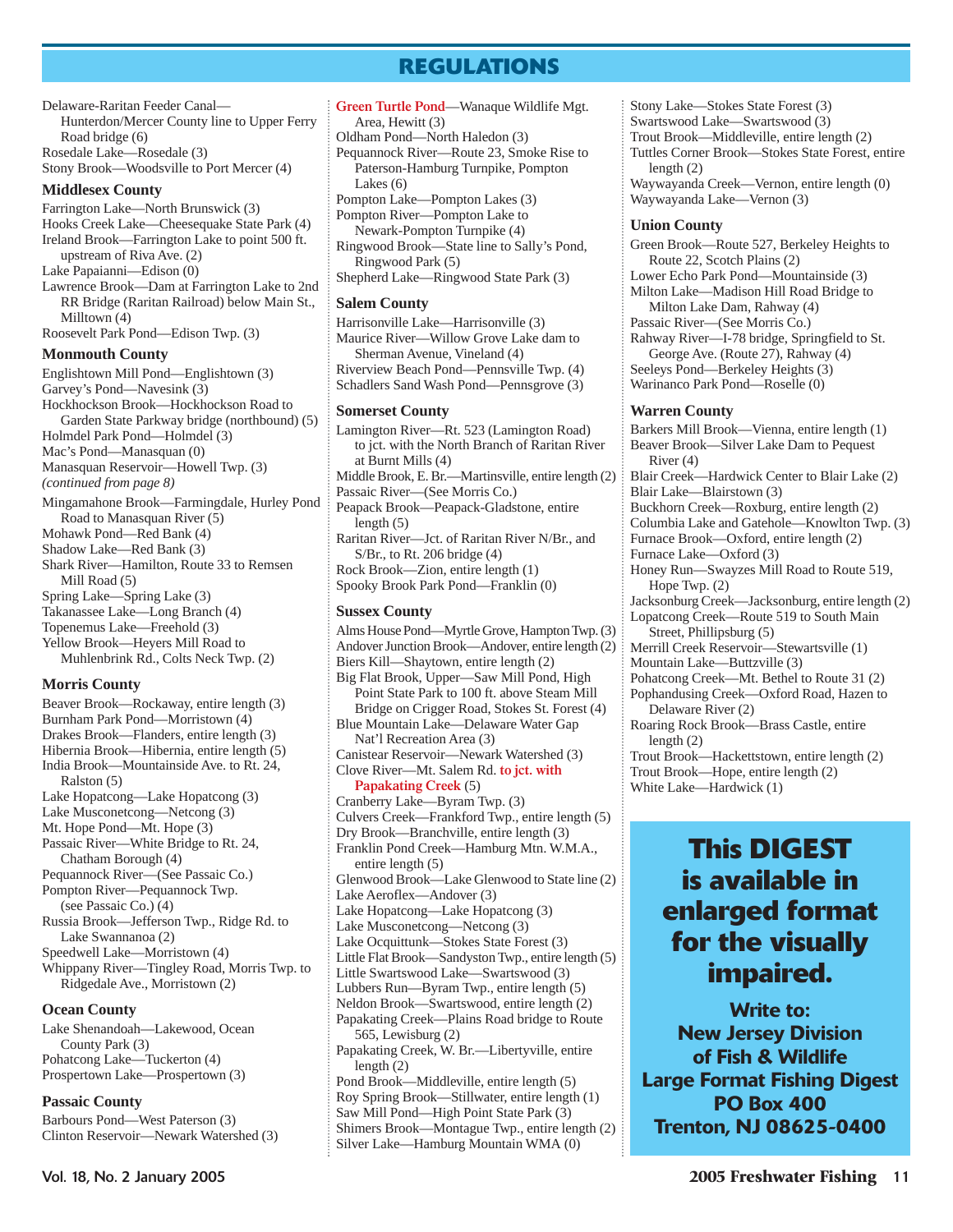# **2005 Warmwater and Coolwater Freshwater Fishing Regulations**

**For the purpose of trout stocking, several waterways are closed to fishing for all species from 12:01 a.m. March 21 to 8 a.m. April 9, 2005. Refer to pages 8, 9 and 10 for complete lists and exceptions.**

|                                                                                                                                                               | <b>SEASON</b>                                                                               | <b>LOCATION</b>                                                                                                    | <b>MINIMUM SIZE</b>                          | <b>DAILY LIMIT</b>      |
|---------------------------------------------------------------------------------------------------------------------------------------------------------------|---------------------------------------------------------------------------------------------|--------------------------------------------------------------------------------------------------------------------|----------------------------------------------|-------------------------|
| <b>Largemouth &amp; Smallmouth Bass</b>                                                                                                                       |                                                                                             |                                                                                                                    |                                              |                         |
|                                                                                                                                                               | Jan. 1-April 14                                                                             | <b>Statewide</b><br>(exceptions below)                                                                             | 12"                                          | 5 Combined              |
| <b>Largemouth Bass</b>                                                                                                                                        | April 15-June 15<br><b>Catch &amp; Release Only</b><br>(all waters)                         | Lunker Bass Lakes:<br>(Assunpink, Parvin,<br>Delaware Lakes, Splitrock Reservoir,<br><b>Boonton Reservoir)</b>     | 15"                                          | 3 Combined              |
|                                                                                                                                                               | June 16, 2005-<br>April 14, 2006                                                            | <b>Conservation Regulations:</b><br><b>Ryker Lake</b><br>Delaware River:<br>See Boundary Waters, p. 14             | 15"                                          | 2 Combined              |
| <b>Smallmouth Bass</b>                                                                                                                                        |                                                                                             |                                                                                                                    |                                              |                         |
| Northern Pike, Tiger Musky, Muskellunge                                                                                                                       |                                                                                             |                                                                                                                    |                                              |                         |
|                                                                                                                                                               |                                                                                             | <b>Statewide</b>                                                                                                   | 24" Northern pike                            | $\overline{\mathbf{c}}$ |
|                                                                                                                                                               |                                                                                             | exceptions below                                                                                                   | 30" Tiger Musky &<br>Muskellunge             | 2 Combined              |
| <b>Northern Pike</b>                                                                                                                                          | Open Year Round                                                                             | <b>Trophy Musky Waters:</b><br>Mountain & Echo Lake Reservoir                                                      | 40" Tiger Musky &<br>Muskellunge             | 1 Combined              |
| <b>Muskellunge</b>                                                                                                                                            |                                                                                             | <b>Conservation Regulations:</b><br>Lake Hopatcong, Monksville<br>Reservoir, Mercer Lake,<br><b>Greenwood Lake</b> | 36" Tiger Musky &<br>Muskellunge             |                         |
| <b>Chain Pickerel</b>                                                                                                                                         |                                                                                             |                                                                                                                    |                                              |                         |
|                                                                                                                                                               |                                                                                             | <b>Statewide</b><br>(exceptions below)                                                                             | No minimum size                              |                         |
| <b>Chain Pickerel</b>                                                                                                                                         | Open Year Round                                                                             | <b>Special Regulation</b><br>(Lake Hopatcong, Swartswood<br>Lake, Hammonton Lake)                                  | 15"                                          | 5                       |
| <b>Walleye</b>                                                                                                                                                |                                                                                             |                                                                                                                    |                                              |                         |
| <b>Walleye</b>                                                                                                                                                | Jan. 1-Feb 28<br>March 1-April 30<br><b>Catch &amp; Release Only</b><br>May 1-Feb. 28, 2006 | <b>Statewide</b>                                                                                                   | 18"                                          | 3                       |
| Striped Bass (freshwater only) Striped bass regulations are subject to change. Consult our Web site www.njfishandwildlife.com and the news media for updates. |                                                                                             |                                                                                                                    |                                              |                         |
|                                                                                                                                                               | March 1-Dec 31                                                                              | <b>Statewide</b><br>(exceptions: Delaware River,                                                                   | Greater or equal to 24"<br>but less than 28" | $\mathbf{1}$            |
|                                                                                                                                                               |                                                                                             | See Boundary Waters, p. 14)                                                                                        | 34" or greater                               | $\mathbf{1}$            |
| <b>Striped Bass</b>                                                                                                                                           |                                                                                             |                                                                                                                    |                                              |                         |
| Hybrid Striped Bass Striped bass regulations are subject to change. Consult our Web site www.njfishandwildlife.com and the news media for updates.            |                                                                                             |                                                                                                                    |                                              |                         |
|                                                                                                                                                               | Open Year Round                                                                             | <b>Statewide</b><br>(exceptions below)                                                                             | 16"                                          | $\overline{2}$          |
|                                                                                                                                                               | March 1-Dec 31                                                                              | Raritan River downstream<br>of Duke Island Park dam<br>(for Delaware River, see p. 14)                             | Greater or equal to 24"<br>but less than 28" | $\mathbf{1}$            |
| <b>Hybrid Striped Bass</b>                                                                                                                                    |                                                                                             |                                                                                                                    | 34" or greater                               | 1                       |

*(continued on next page)*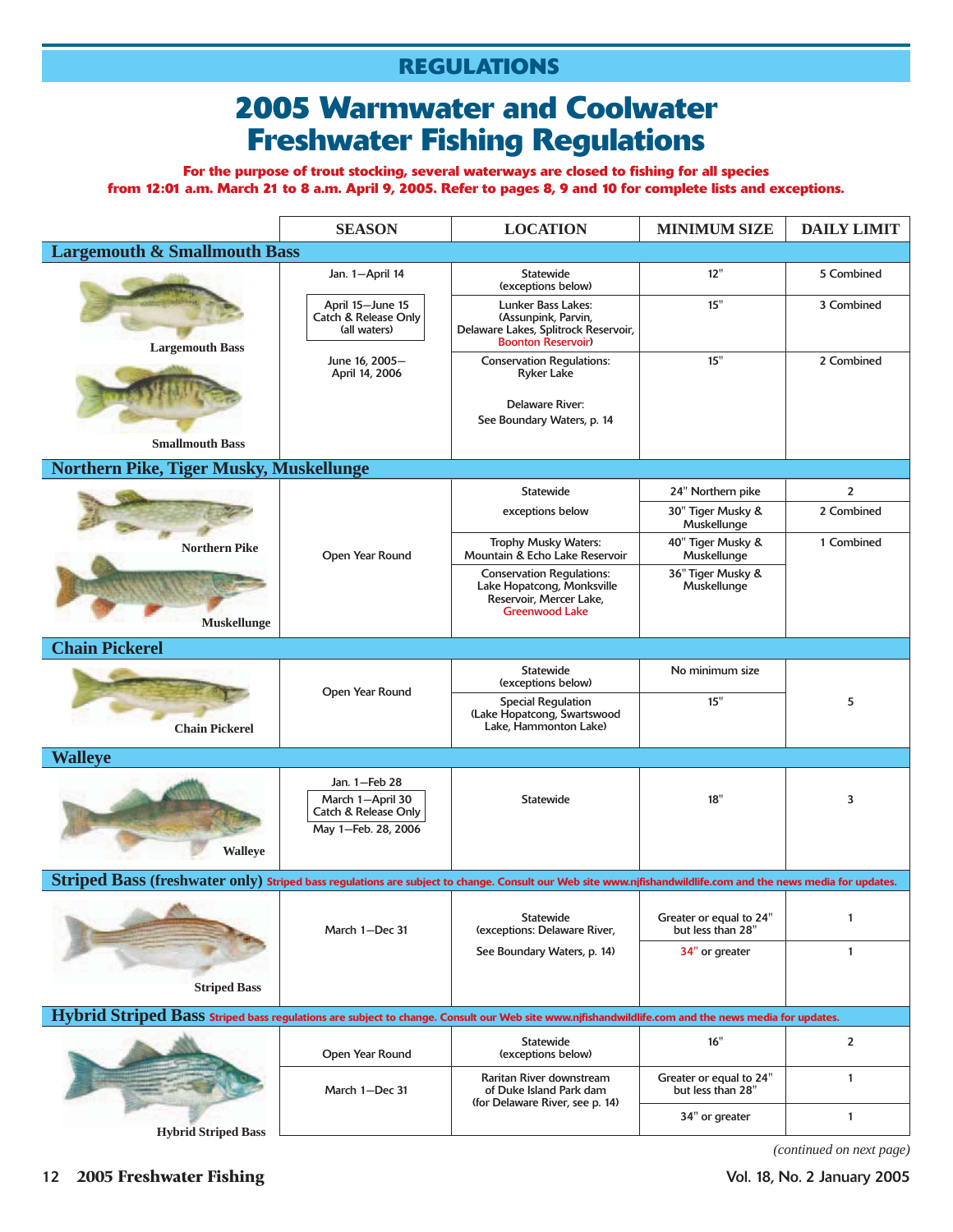# **2005 Warmwater and Coolwater Freshwater Fishing Regulations**

|                                    | <b>SEASON</b>                                                        | <b>LOCATION</b>                                                                                                               | <b>MINIMUM SIZE</b>                 | <b>DAILY LIMIT</b> |
|------------------------------------|----------------------------------------------------------------------|-------------------------------------------------------------------------------------------------------------------------------|-------------------------------------|--------------------|
| <b>American Shad</b>               |                                                                      |                                                                                                                               |                                     |                    |
| <b>American Shad</b>               | Open Year Round                                                      | Statewide                                                                                                                     | No minimum size                     | 6                  |
| <b>Channel Catfish</b>             |                                                                      |                                                                                                                               |                                     |                    |
| <b>Channel Catfish</b>             | Open Year Round                                                      | Statewide                                                                                                                     | 12"                                 | 5                  |
| <b>Crappie (Black &amp; White)</b> |                                                                      |                                                                                                                               |                                     |                    |
| <b>Crappie</b>                     | Open Year Round                                                      | Statewide                                                                                                                     | 8"                                  | 10 Combined        |
| <b>Other Fish Species</b>          |                                                                      | (rock bass, white bass, white perch, yellow perch, sunfish, bullheads, white catfish, suckers, carp, bowfin, redfin pickerel) |                                     |                    |
|                                    |                                                                      | <b>Statewide</b><br>(exceptions below)                                                                                        | No minimum size                     | 25 Combined        |
|                                    | Open Year Round                                                      | <b>Conservation Regulation</b>                                                                                                | Sunfish 7"                          | 10 Combined        |
|                                    |                                                                      | <b>Ryker Lake</b>                                                                                                             | Yellow Perch no min. size           | 10                 |
|                                    |                                                                      | <b>Conservation Regulation</b><br><b>Rainbow Lake</b>                                                                         | Sunfish 7"                          | 10 Combined        |
| <b>Freshwater Baitfish</b>         | (See page 7 for complete description of gear types and restrictions) |                                                                                                                               |                                     |                    |
|                                    | Open Year Round (except trout<br>stocked waters, see pages 8-11)     | Statewide                                                                                                                     | No Minimum<br>except 6" for Am. eel | 35 Combined        |

Baitfish Species: alewife (anadromous and land-locked forms), blueback herring, golden shiner, banded killifish, mummichog, spotfin killifish, rainwater killifish, American brook lamprey, fathead minnow, bluntnose minnow, stonecat, tadpole madtom, margined madtom, all shiners, daces, minnows and American eel.

# **Water Supply Reservoirs Open to Fishing By Permit Only**

| Waterbody                                                                                 | <b>County</b>                             | <b>Type of Fishing</b>                              | Fee        | <b>Permit Source</b>                                                                                                                                                                                                                                                         |
|-------------------------------------------------------------------------------------------|-------------------------------------------|-----------------------------------------------------|------------|------------------------------------------------------------------------------------------------------------------------------------------------------------------------------------------------------------------------------------------------------------------------------|
| Newark's Pequannock Watershed Reservoirs:<br>Echo Lake, Clinton, Oak Ridge<br>& Canistear | <b>Morris</b><br>Passaic<br><b>Sussex</b> | Boat & Shoreline                                    | <b>Yes</b> | Newark Watershed Conser. & Dev. Corp<br>223 Echo Lake Road, Newfoundland, NJ 07435<br>$(973)$ 697-2850<br>Permits available in person only<br>Also available at:<br>40 Clinton Street, 4th Floor, Newark, NJ 07102<br>$(973) 622 - 4521$<br>Permits available in person only |
| Point View Reservoir                                                                      | Passaic                                   | Shoreline only<br>Sat. & Sun<br>7 a.m. to<br>7 p.m. | No.        | Passaic Valley Water Commission<br>1525 Main Avenue, Clifton, NJ 07015<br>$(973)$ 340-4309<br>Send stamped, self addressed envelope. A<br>daily permit will be mailed.<br>Permit allows two people to fish                                                                   |
| <b>Oradell Reservoir</b><br><b>Woodcliff Lake</b><br>Lake Tappan Reservoir                | Bergen<br>Bergen<br><b>Bergen</b>         | Shoreline only<br>Shoreline only<br>Shoreline only  | $Yes*$     | <b>United Water Company</b><br>200 Old Hook Road, Harrington Park, NJ 07640<br>$(201)$ 767-9300 x3208                                                                                                                                                                        |

\*Fee encompasses all three waterbodies. Permit valid from April 1 to November 30.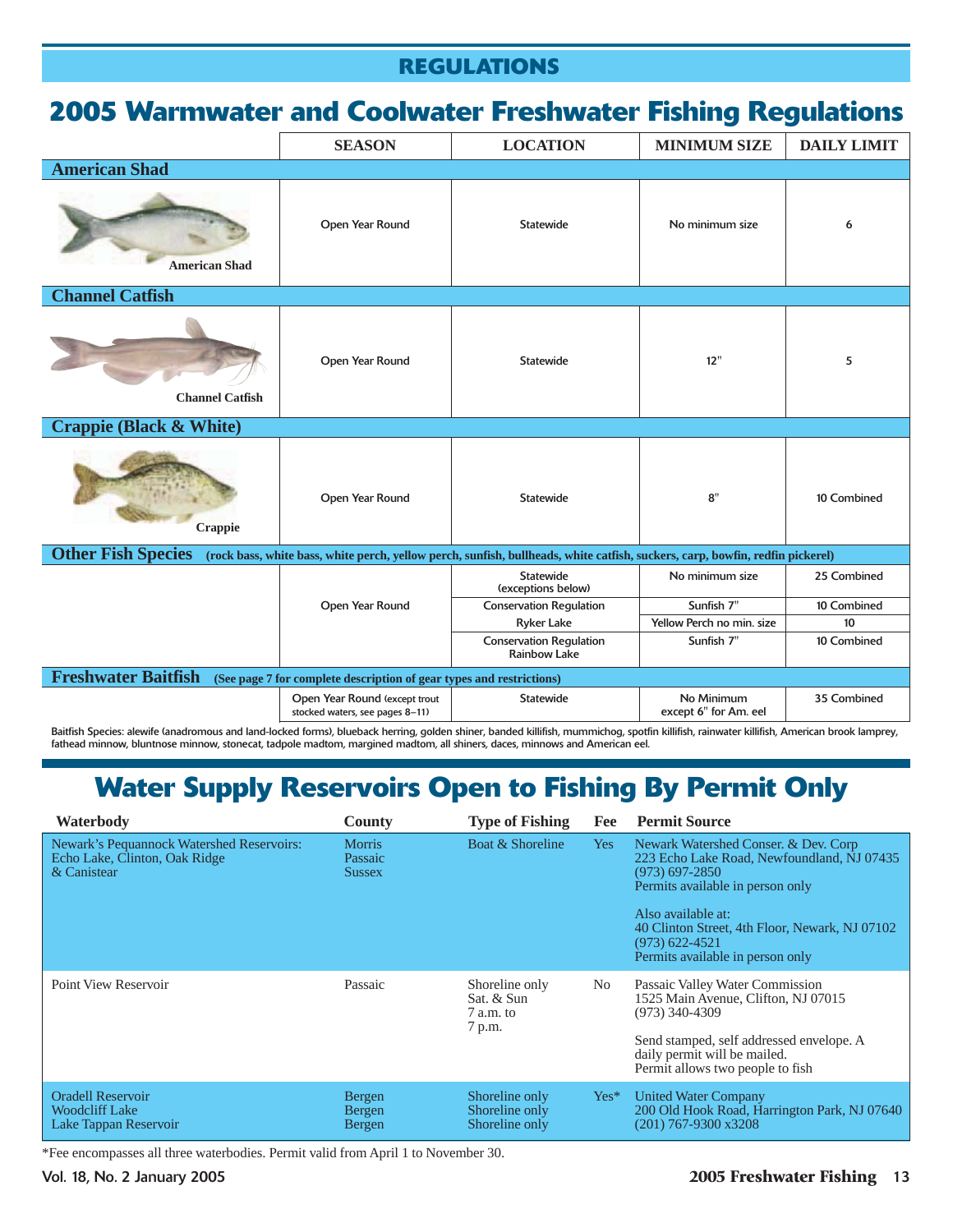# **2005 Freshwater Fishing Boundary Waters Season and Creel Limits**

This is not the full law. Consult the Division of Fish and Wildlife for further details. All persons are reminded that the statutes, code and regulations are the legal authorities. Red text in regulations indicates a change for this year. See below.

### **LAW ENFORCEMENT OFFICES**

#### **Delaware River between New Jersey and Pennsylvania**

Angling may be done with no more than 2 rods, each with 1 line, or 2 handlines, or 1 of each. Not more than 3 single hooks or 3 hooks of 3 burrs each may be used per line. New Jersey or Pennsylvania fishing licenses are recognized from shoreline to shoreline. Anglers may launch a boat from either shore, and on return may have in possession any fish which may be legally taken according to the regulations of the state where

the landing is made. Pennsylvania residents fishing from the New Jersey shore may have either a NJ nonresident license or a PA resident license. There is a 6 fish daily creel limit on American shad.<br>Pennsylvania also enfor

Hook and line fishermen are hereby restricted to the use of non-offset circle hooks while fishing with any natural bait during the months of April and May downstream of the Calhoun St. bridge<br>to the Commodore Barry Bridge.

| <b>SPECIES</b>                                                     | <b>OPEN SEASONS</b><br>(BOTH DATES INCL.)             | <b>MINIMUM LENGTH</b>                                           | <b>DAILY BAG LIMIT</b><br>(POSSESSION LIMIT-<br><b>1 DAY'S CATCH)</b> |
|--------------------------------------------------------------------|-------------------------------------------------------|-----------------------------------------------------------------|-----------------------------------------------------------------------|
| Trout                                                              | April 16-Sept. 30                                     | no minimum                                                      | 5                                                                     |
| Walleye                                                            | no closed season                                      | 18"                                                             | 3                                                                     |
| Chain pickerel                                                     | no closed season                                      | 12"                                                             | 5                                                                     |
| Muskellunge & hybrids                                              | no closed season                                      | 30"                                                             | 2                                                                     |
| N. Pike                                                            | no closed season                                      | 24"                                                             | 2                                                                     |
| Largemouth & Smallmouth bass                                       | Jan. 1-April 15 and June 11-Dec. 31                   | 12"                                                             | 5 combined                                                            |
|                                                                    | April 16-June 10                                      | <b>Catch &amp; Release ONLY</b>                                 | <b>Catch &amp; Release ONLY</b>                                       |
| Striped bass** & hybrids** upstream<br>of Calhoun St. Bridge;      | March 1-Dec. 31                                       | Greater than or equal to 24"<br>but less than 28"<br><b>AND</b> | <b>AND</b>                                                            |
| Striped bass** & hybrids**<br>Downstream of Calhoun St. Bridge     | March 1-31 &<br>June 1-Dec. 31                        | 34" or greater                                                  |                                                                       |
| Short-nose sturgeon<br>Atlantic sturgeon                           | illegal to take-endangered species<br>illegal to take |                                                                 |                                                                       |
| Alewife and Blueback Herring<br>(Anadromous and land-locked forms) | no closed season                                      | no minimum                                                      | 35 combined                                                           |
| American shad                                                      | no closed season                                      | no minimum                                                      | 6                                                                     |
| Hickory shad                                                       | closed season                                         |                                                                 | None                                                                  |
| All other freshwater species                                       | no closed season                                      | no minimum                                                      |                                                                       |
| Baitfish* (see Alewife & Blueback above)                           | no closed season                                      | no minimum                                                      | 50                                                                    |

\*Baitfish may be taken and possessed for personal use and are not to be bartered or sold. The possession limit for baitfish in the Delaware River between New Jersey and Pennsylvania is 50 per day. Alewife and blueback herring are regulated as food fish with a one-day possession limit of 35 in aggregate in the Delaware River between New Jersey and Pennsylvania. It is unlawful to use a net of any kind between the hours of 2 p.m. Saturday through Sunday. Eel weirs for catching carp, catfish, eels and suckers may be operated under a permit from NJ Division of Fish and Wildlife at any time of the year and any time of day. **\*\***Striped bass regulations are subject to change. Consult our Web site www.njfishandwildlife.com and the news media for updates.

#### **Greenwood Lake**

New York and New Jersey licenses are legal anywhere on the lake from a boat or on ice. Fishing is permitted 24 hours a day. Bow and arrow fishing for all carp, suckers, herring, catfish and eels is permitted. Ice fishermen may not use more than 5 tip-ups and 2 hand held devices. All ice fishing devices that are not hand held must be plainly marked with the name and address of the angler.

| <b>SPECIES</b>                             | <b>OPEN SEASONS</b><br><b>(BOTH DATES)</b><br><b>INCLUDED)</b> | <b>MINIMUM LENGTH</b><br><b>(BOTH DATES)</b><br><b>INCLUDED)</b> | <b>DAILY BAG LIMIT</b><br><b>(POSSESSION LIMIT-</b><br><b>1 DAY'S CATCH)</b> |
|--------------------------------------------|----------------------------------------------------------------|------------------------------------------------------------------|------------------------------------------------------------------------------|
| Trout                                      | no closed season                                               | none                                                             |                                                                              |
| Largemouth & smallmouth bass               | Jan. 1-April 14, 2005 and<br>June 16 to April 14, 2006         | 12"                                                              | 5 combined                                                                   |
|                                            | April 15-June 15, 2005                                         | catch & release only                                             | catch & release only                                                         |
| Chain pickerel                             | no closed season                                               | 15"                                                              | 5                                                                            |
| Muskellunge & hybrids                      | no closed season                                               | 36"                                                              |                                                                              |
| Walleye                                    | Jan. 1-Feb. 28, 2005 &<br>May 1-Feb. 28, 2006                  | 18"                                                              | 3                                                                            |
| Channel catfish                            | no closed season                                               | 12"                                                              | 5                                                                            |
| Black & white crappie                      | no closed season                                               | 8"                                                               | 10 combined                                                                  |
| Sunfish (bluegill, redbreast, pumpkinseed) | no closed season                                               | none                                                             | 50 combined                                                                  |
| Yellow perch                               | no closed season                                               | none                                                             | 50                                                                           |
| All other species                          | no closed season                                               | none                                                             | none                                                                         |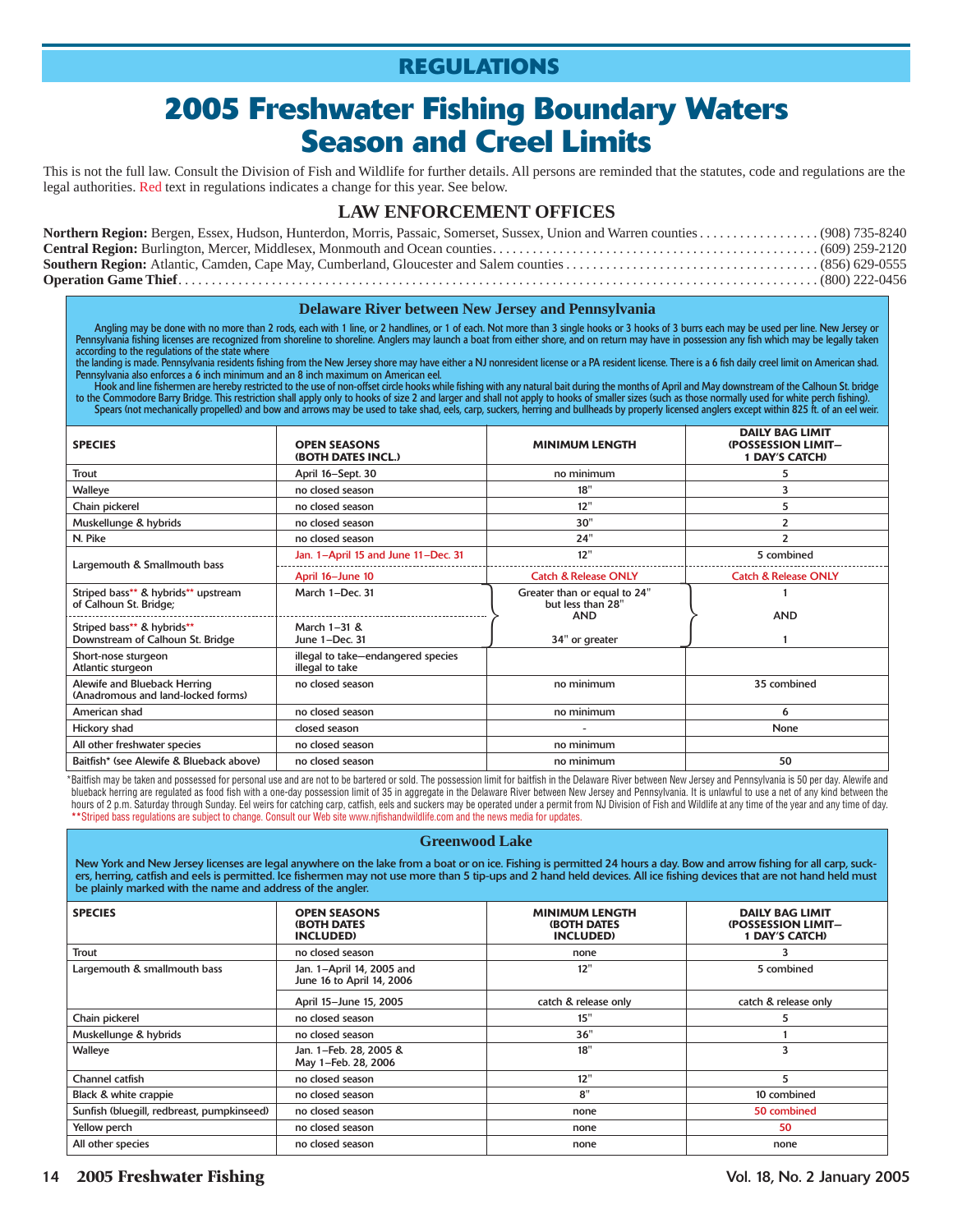# **Exceptions to Statewide General Fishing Regulations**

Exceptions to the statewide general fishing regulations occur throughout the state. The exceptions listed below may apply to all or part of the waterbody specified. Consult elsewhere in this *Digest* for individual descrip **stocked with trout are closed to fishing from 12:01 a.m. March 21 to 8 a.m. April 9. Refer to pages 8, 9 and 10 for a list of waters and regulations. Exceptions to this closure are designated below as OYR (open year round). However, all trout must be released during this period.**

### **KEY TO EXCEPTIONS**

YTCA Year Round Trout Conservation Area

TSWC Trout Stocked Water having Closed In-season Stocking Dates TTL Trophy Trout Lake

- CML Conservation Musky Lake OYR Open Year Round for fishing
- BW Boundary Water (trout caught during the 3 weeks before opening day in April must be released)
- CPL Chain Pickerel Lake SBL Smallmouth Bass Lake
- CR Conservation Regulation STCA Seasonal Trout Conservation Area<br>FEA Fly Fishing Areas (trout) TML Trophy Musky Lake
- FFA Fly Fishing Areas (trout)<br>HSB Hybrid Striped Bass
- 
- HTL Holdover Trout Lake TTL
- LBL Lunker Bass Lake WTS Wild Trout Stream

### **List of Exceptions**

**Red text indicates a change this year.**

### **Atlantic County**

Hammonton Lake–CPL

### **Bergen County**

Bear Swamp Brook—WTS Ramapo Reservoir—TSWC Saddle River (Upper Saddle River)—WTS

### **Burlington County**

Delaware River—BW **Camden County**

Delaware River—BW

### **Gloucester County**

Delaware River—BW

### **Hunterdon County**

Black Brook (Clinton WMA)—WTS Cold Brook (Oldwick)—WTS Delaware River—BW Hickory Run (Califon)—WTS Little York Brook—WTS Musconetcong River—TSWC, STCA Raritan River, S/Br—TSWC, YTCA Rockaway Creek, N/Br—WTS Rocky Run (Clinton Twp)—WTS Round Valley Reservoir—TTL Spruce Run Reservoir—OYR Willoughby Brook (Clinton Twp)—WTS

### **Mercer County**

Delaware River—BW Mercer Lake—CML

### **Middlesex County**

Farrington Lake—OYR Raritan River—HSB

### **Monmouth County**

Lake Assunpink—LBL Manasquan Reservoir—OYR Manasquan River—TSWC Metedeconk River, N/Br—TSWC

### **Morris County**

#### Black River—TSWC **Boonton Reservoir—LBL**

Burnett Brook (Ralston)—WTS Flanders Brook—WTS India Brook (Mendham)—WTS Indian Grove Brook (Bernardsville)—WTS Jackson Brook (Mine Hill Twp.)—WTS Lake Hopatcong—OYR, CPL, CML Ledgewood Brook—WTS Lomerson Brook (Pottersville)—WTS Musconetcong River—TSWC Passaic River—WTS Pequannock River—STCA, WTS Rhineharts Brook (Hacklebarney S.P.)—WTS Raritan River, N/Br—TSWC, YTCA Raritan River, S/Br—TSWC, YTCA Rockaway River—TSWC Splitrock Reservoir—LBL Stephensburg Creek—WTS Stony Brook (Wash. Twp.)—WTS Trout Brook (Hacklebarney S.P.)—WTS Turkey Brook (Mt. Olive)—WTS Whippany River (Mendham Twp.)—WTS

### **Ocean County**

Lake Shenandoah—OYR Manasquan River—TSWC Metedeconk River, N/Br & S/Br—TSWC Prospertown Lake—OYR Toms River—TSWC, YTCA

### **Passaic County**

Clinton Reservoir—HTL Echo Lake Reservoir—TML Greenwood Lake—BW, CML Monksville Reservoir—HTL, CML Pequannock River—STCA, WTS Pompton Lake—OYR Shepherd Lake—HTL Wanaque River—TSWC West Brook—WTS

### **Salem County**

Delaware River—BW **Parvin Lake—LBL** Rainbow Lake—CR

### **Somerset County**

Indian Grove Brook (Bernardsville)—WTS Lomerson Brook (Pottersville)—WTS Passaic River—WTS Raritan River—HSB Raritan River, N/Br & S/Br—TSWC

### **Sussex County**

Big Flatbrook—TSWC, FFA Delaware River—BW Lake Aeroflex—HTL Lake Hopatcong—OYR, CPL, CML Lake Wawayanda—HTL Mill Brook (Montague)—WTS Musconetcong River—TSWC Parker Brook (Stokes S.F.)—WTS Paulinskill River—TSWC Paulinskill, E/Br—TSWC, YTCA Pequest River—TSWC Ryker Lake—CR Stony Brook (Stokes S.F.)—WTS Swartswood Lake—HTL, CPL Van Campens Brook—WTS Wallkill River—TSWC

### **Warren County**

Bear Creek—WTS Bear Brook—*see Dark Moon Brook* Dark Moon Brook (Johnsonburg)—WTS Delaware Lake—LBL Delaware River—BW Dunnfield Creek (Del. Water Gap)—WTS Hances Brook (Penwell)—WTS Merrill Creek—WTS Merrill Creek Reservoir—TTL Mountain Lake—TML Musconetcong River—TSWC, STCA Paulinskill River—TSWC Pequest River—TSWC, STCA Pohatcong Creek—TSWC Van Campens Brook—WTS White Lake—HTL